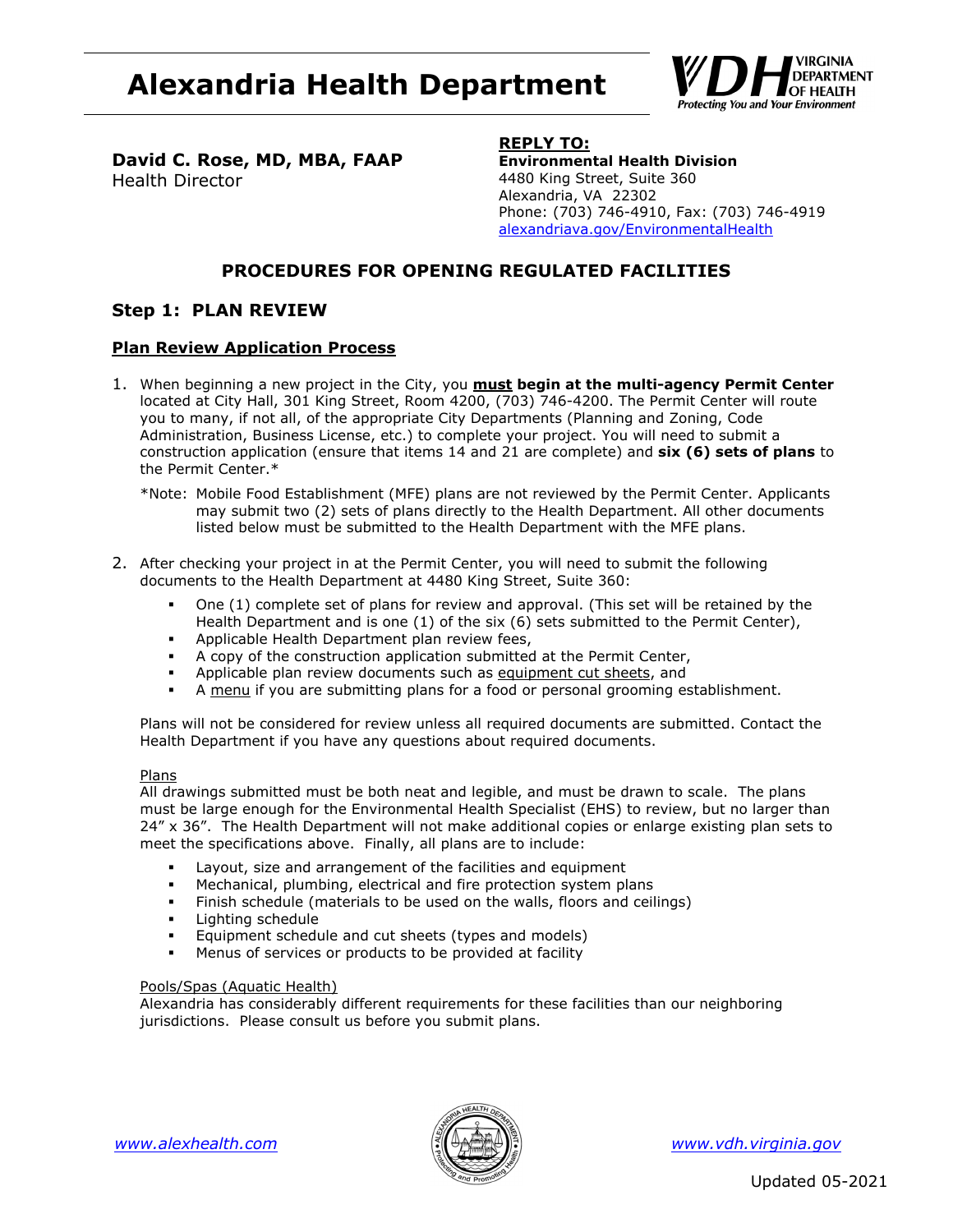### Wells/Geothermal Wells

Plans must be submitted to the Health Department to drill a well in the City of Alexandria. Contact the Health Department for additional guidance.

### Code Requirements

Refer to the appropriate Chapter of the City or State Code for specific requirements. Title11: Health, Environmental and Sanitary Regulations of the City Code is available through the City of Alexandria's website (www.alexandriava.gov). State Codes are available through the Environmental Health website (www.alexandriava.gov/EnvironmentalHealth).

### **Plan Review Fees**

All applicable plan review fees are required at the time of submission and are non-refundable. Checks for city fees shall be made payable to the "City of Alexandria." Checks for state fees shall be made payable to the "Alexandria Health Department."

| <b>Facility Type</b>             | <b>City Fee</b> | <b>State Fee</b> | <b>Total Fee</b> |
|----------------------------------|-----------------|------------------|------------------|
| Food Establishment               | \$200           | \$0              | \$200            |
| Hotel/Motel                      | \$0             | \$40             | \$40             |
| Marina Sewage Pump-Out Facility  | \$0             | \$0              | \$0              |
| Massage Establishment            | \$0             | \$0              | \$0              |
| New Pool / Major Pool Renovation | \$750           | \$0              | \$750            |
| New Spa / Major Spa Renovation   | \$375           | \$0              | \$375            |
| Minor Pool or Spa Renovation     | \$150           | \$0              | \$150            |
| Personal Grooming Establishment  | \$0             | \$0              | \$0              |

# **Environmental Health Division Plan Review Fee Schedule**

*Last Updated 07/01/2011* 

For a comprehensive list of Environmental Health fees, visit http://alexandriava.gov/EnvironmentalHealth.

# **Plan Review Process**

The Health Department EHS will review plans and approve or reject the submission within ten (10) business days.

# **Rejection**

If the plan is rejected, the Health Department will notify the applicant by phone and in writing (i.e., email, fax) about the cause of the rejection and required changes and revisions that must be submitted. If the revisions require a new set of plans to be submitted, then the **applicant must submit the revised plans or applicable sheets to the Permit Center** prior to submission to the Health Department. For Health Department revisions, the applicant is only required to **resubmit three (3) sets of plans** to the Permit Center.

# **Approval**

If the plan is approved, the Health Department will notify the Permit Center through an internal database. Health Department comments and/or conditions will be submitted to the Permit Center through the internal database. The Permit Center will ensure that the applicant receives all Health Department comments upon final approval of the plans. The Health Department will also notify the applicant via phone or email.

Upon final approval from the Permit Center you may begin construction. Ensure that you build from the approved plans and refer to all comments and conditions provided as part of the approval. Advise the Health Department at (703) 746-4910 if you deviate from the approved plans.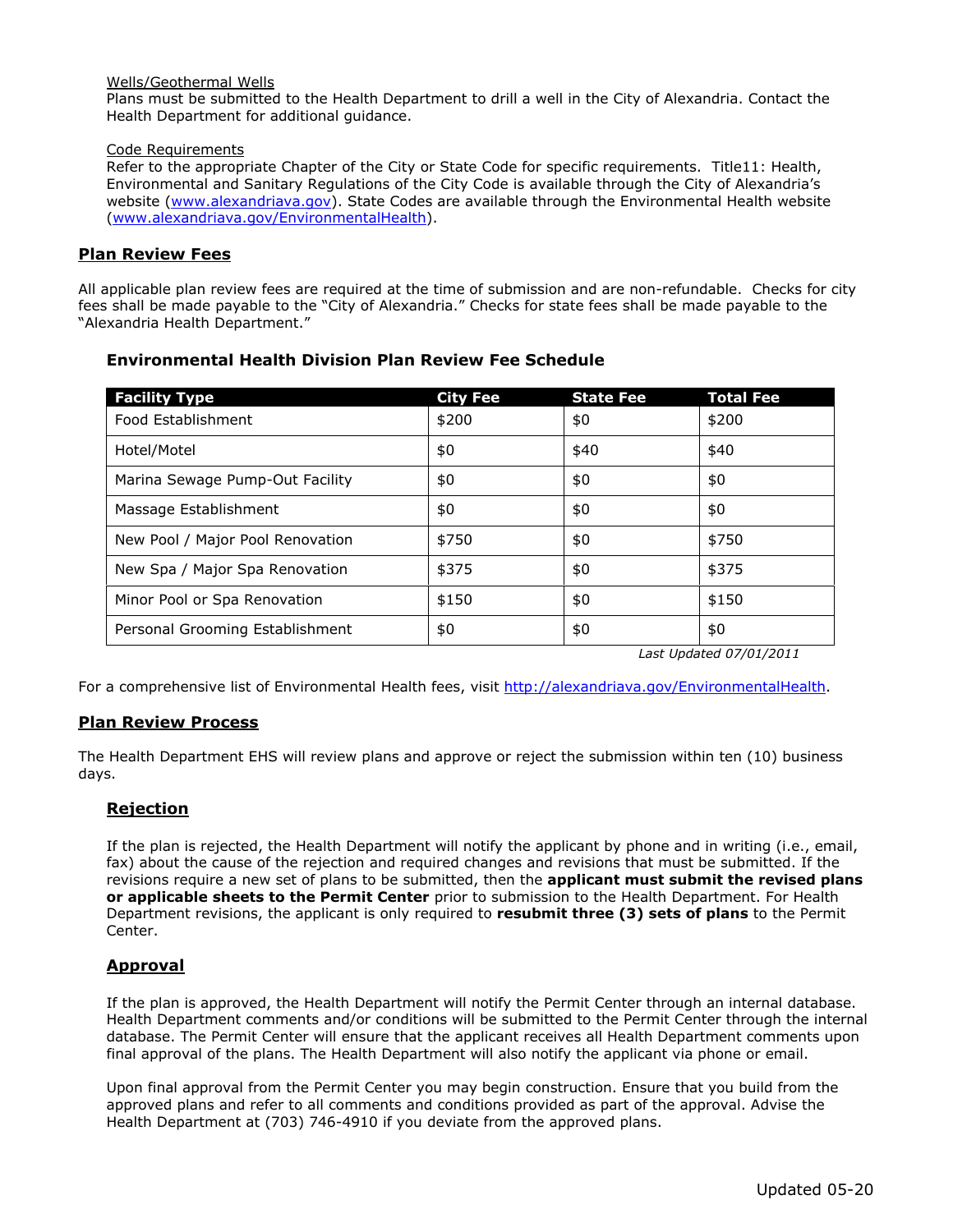# **PROCEDURES FOR OPENING REGULATED FACILITIES**

# **Step 2: OBTAINING A PERMIT TO OPERATE**

# **Permit Application Process**

#### 1. New Construction Establishments

When you are getting close to opening your facility (2-3 weeks), complete and submit a Permit Establishment Application and non-refundable application fee to the Environmental Health Division at 4480 King Street, Suite 360. You may be required to submit an updated menu at the time of application.

**Swimming pools and spas** require multiple inspections at various stages throughout construction. Contact the Health Department for more information.

### 2. Existing Establishments

**Alexandria Health Department permits are not transferable.** A new owner cannot operate a regulated facility without a new permit issued by the Health Department—the existing permit is only valid for the owner identified on the permit.This requirement also applies to establishments that are only undergoing an "administrative" change of ownership (ex: when an individual or soleproprietor wants to transfer his/her permit to a new corporation or limited liability company).

A change of ownership may require plan review. Contact the Health Department to determine if one is necessary. In some cases, a plan review may be required by the Health Department, but not by other City agencies. If Health Department plan review is required, follow the instructions outlined in "Procedures for Opening Regulated Establishments: Step 1: Plan Review."

If Health Department plan review is not required, complete and submit a Permit Establishment Application, non-refundable application fee and a proposed menu to the Environmental Health Division at 4480 King Street, Suite 360. The application must include:

- Checking the "Change of Ownership" box checked at the top of the form
- The estimated settlement date of closing (REQUIRED)
- The name of the business you are buying (even if it is identical to what you will call the business).

# **Permit Application Fees**

All applicable permit application fees are required at the time of submission of the application and are non-refundable. Checks for city fees shall be made payable to the "City of Alexandria." Checks for state fees shall be made payable to the "Alexandria Health Department."

# **Environmental Health Division Permit Application Fee Schedule**

| <b>Facility Type</b>                                                  | <b>City Fee</b>   | <b>State Fee</b> | <b>Total Fee</b>  |
|-----------------------------------------------------------------------|-------------------|------------------|-------------------|
| Food Establishment <sup>1, 2</sup>                                    | $$0 - 95$         | $$0 - 40$        | $$0 - 95$         |
| Hotel/Motel <sup>1, 2</sup>                                           | \$0               | \$40             | \$40              |
| Pool & Spa - Year Round <sup>1</sup>                                  | \$700             | \$0              | \$700             |
| Pool & Spa - Seasonal <sup>1</sup><br>(Pre-Opening Re-Inspection Fee) | \$335<br>( \$100) | \$0              | \$335<br>( \$100) |
| Pool Management Company <sup>3</sup>                                  | \$25              | \$0              | \$25              |
| Personal Grooming                                                     | \$0               | \$0              | \$0               |
| Massage $1$                                                           | \$25              | \$0              | \$25              |
| Permit to Drill a Well <sup>3</sup>                                   | \$0               | \$300            | \$300             |

 $\frac{1}{1}$  – Additional forms may be required *Last Updated 07/01/2011 Last Updated 07/01/2011* <sup>2</sup> – Fee varies depending on facility type; call to verify.

 $3$  – Requires unique form and process; call for information.